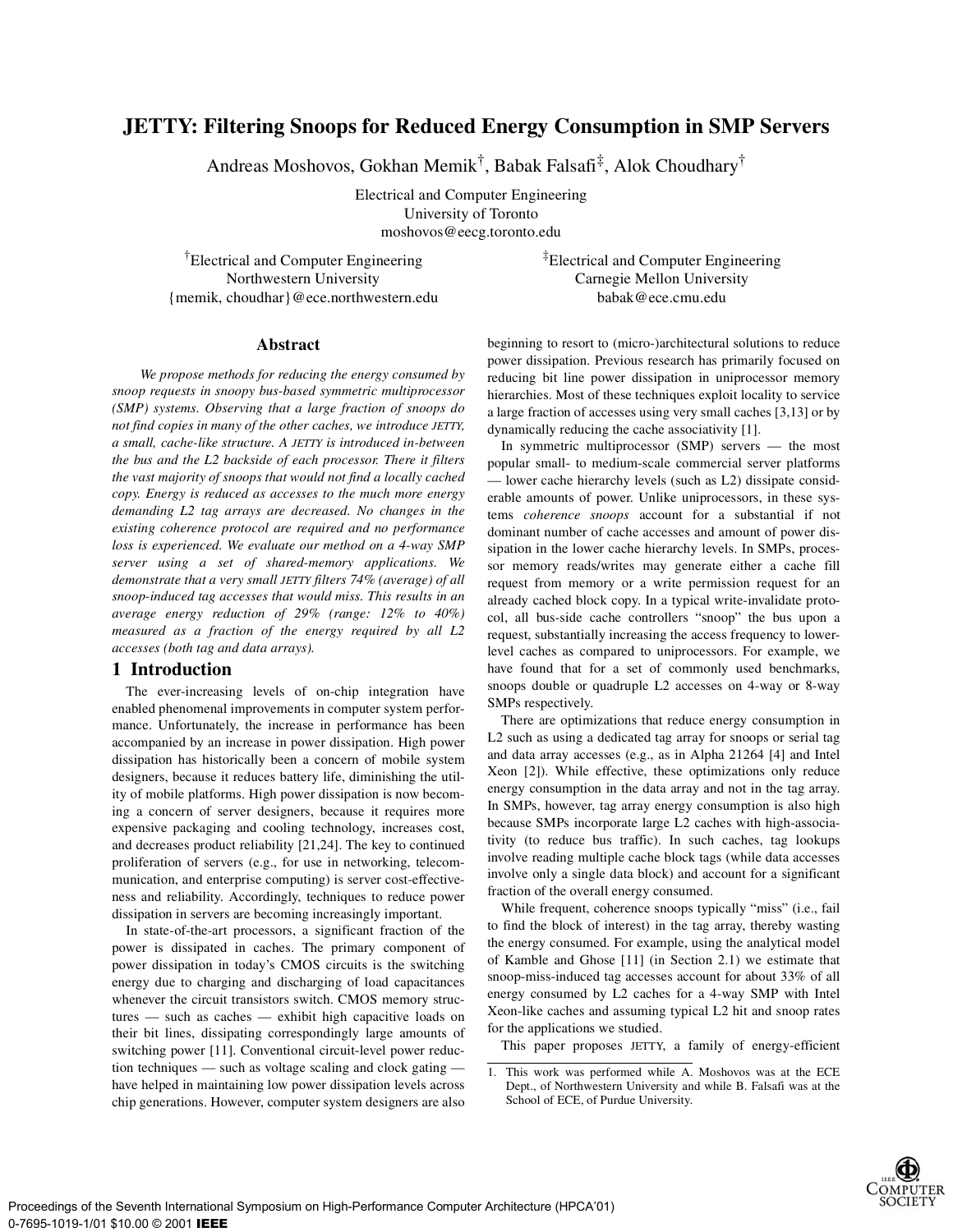

**Figure 1:** *(a) Conventional snoopy-coherence, bus-based SMP system: All L2 tag-arrays consume energy for snoops. (b) JETTY enhanced system: the local JETTY filters snoops that would miss. Only if a hit is likely, the L2 tag-array is probed consuming energy (and so is the L1 tag-array if necessary). Otherwise, energy consumption is limited to that required by the local JETTY and the writeback buffer array.*

structures that can filter snoop traffic and reduce energy consumption in all lower-level caches in SMPs. A JETTY resides between the processor/memory-bus interface at each SMP processor node. A bus snoop request first probes the local JETTY. JETTY either responds and *guarantees* that no copies exist eliminating cache tag accesses and saving energy — or responds that copies *may* exit requiring a subsequent snoop to the cache hierarchy.

We propose a number of possible JETTY variants exploiting key memory access and sharing patterns. One set of JETTY designs capitalizes on temporal and spatial locality of sharing and the resulting induced bus snoops. These designs capture recently missed snoops — i.e., recording a *subset* of blocks that are not cached — in a small, associative structure. Another set exploits regularity in memory access patterns and block addresses — encoding a *superset* of block addresses that are cached — in a compact random-access structure.

On the average, JETTY reduces energy provided there is a sufficiently large fraction of snoops that miss in caches. As we show in Section 4, for the parallel programs we studied JETTY results in significant energy savings. It is likely that the savings will be larger when an SMP is used mostly as a throughputengine (i.e., running several independent programs) rather than as a parallel-engine.

While L2 power already represents a sizeable fraction of overall power (see Section 2.1), a study of potential optimizations such as those we describe is further justified for the following reasons: (1) As L2 size and associativity increase the power required for their operation also increases. This is especially a concern for single-chip multiprocessor systems and for processors that integrate large on-chip caches. (2) As other power-optimization techniques are perfected, tag-related optimizations like JETTY will increase in importance. (3) Finally, it is likely, that similarly to performance optimizations, a plethora of power-optimizations will be needed at multiple levels (software and hardware) and structures to attain a desired overall power reduction.

The rest of this paper is organized as follows. In Section 2,

we present the rationale for our approach, together with an analysis of the relative importance of snoop-miss energy consumption. In Section 3, we discuss JETTY's operation and present several alternative organizations. We present experimental results in support of our method's utility in Section 4. In Section 5, we comment on related work. Finally, in Section 6 we summarize our findings and offer concluding remarks.

# **2 An Opportunity to Reduce Snoop-Induced Energy Consumption**

To motivate our snoop-filtering approach, we briefly describe how a conventional SMP handles snoop requests. In Section 2.1, we argue that snoop-misses constitute a sizeable fraction of overall power dissipation. Finally, in Section 2.2, we discuss complexity and latency issues.

Figure 1 illustrates a typical SMP consisting of three processors with local caches. Shown are a write-buffer (WB) and L1 and L2 data caches per processor. We omit the instruction hierarchy and any other buffers that may exist between adjacent levels for presentation clarity. A shared bus connects the processors together and to a memory system. A cache-coherence protocol maintains the data integrity among the processor cache hierarchies. Processor memory reads and writes to blocks that are not cached, or writes to blocks that are potentially cached by others result in bus requests and bus snoops from all other caches on the bus.

Figure 1(a) illustrates bus-snooping for a simple producer/ consumer sharing between CPU1 and CPU2. In this example, CPU1 (the consumer) reads from address "a" (shown as a shaded block) which misses in its local memory hierarchy. As a result, the request appears on the bus (action 1), resulting in snoops from all other CPUs (action 2). In this paper, we assume inclusion between L2 and L1, and therefore each bus snoop (action 2) first probes all the L2 tag arrays and the WBs (the snoop accesses the L1 tag array only when necessary given the information provided by the L2 and the type of the access).2 The snoop transaction completes when CPU2 (the producer) responds with a copy of "a" (action 3), inhibiting CPU3 and memory from responding. Because CPU3 does not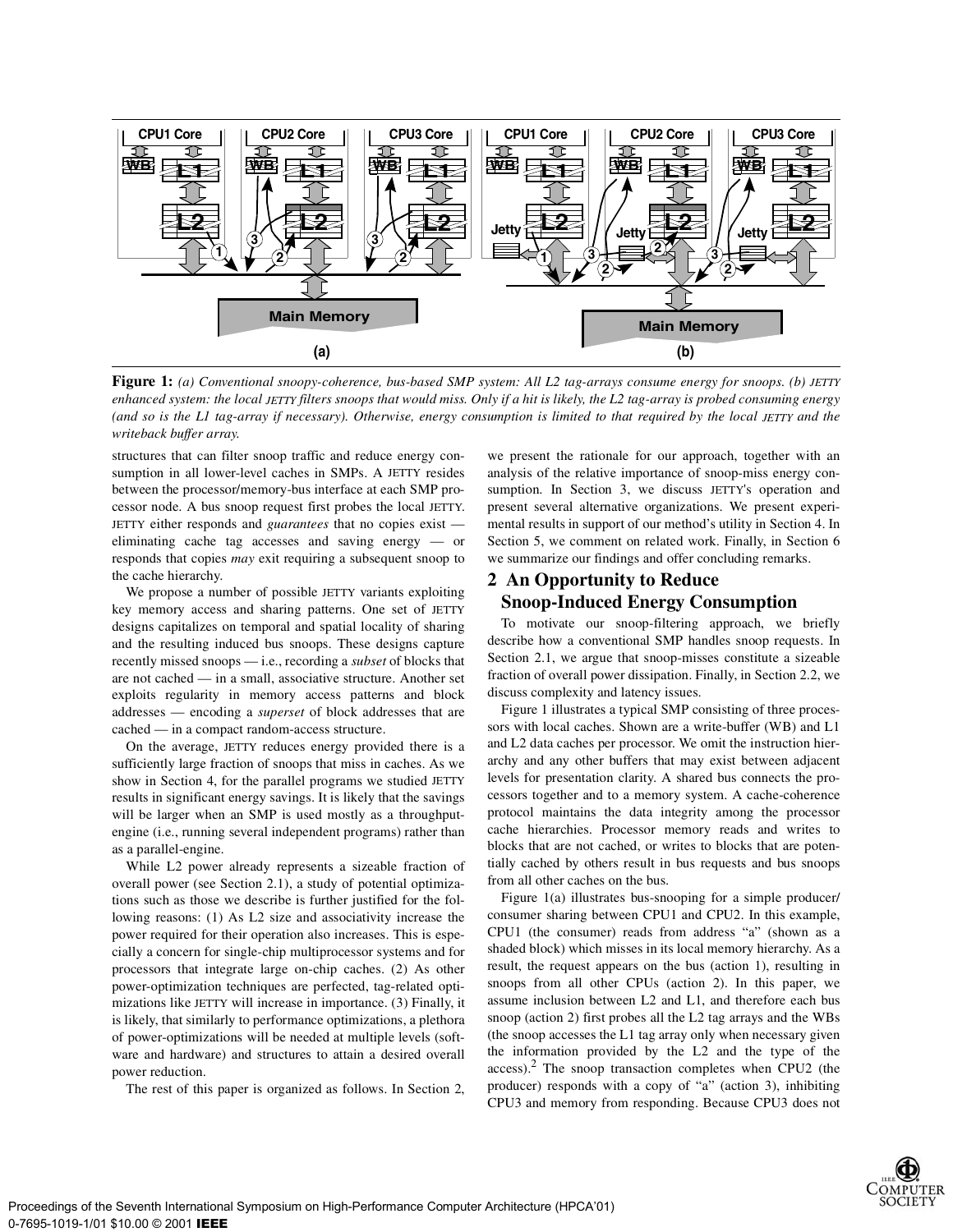have a copy of "a", it incurs a snoop miss and wastes energy.

As the example shows, *all* L2 tag-arrays in *all* CPUs consume energy even though *not all* of them have a copy. Provided that many of the snoop-induced accesses miss, there is an opportunity for reducing energy consumption. JETTY capitalizes on this opportunity by using small structures to identify most snoop-induced tag probes that miss. A JETTY-enhanced system is shown in Figure 1(b). As shown, the JETTY in CPU3 determines that no local copies exist avoiding probing the much larger L2 tag array. JETTY will not filter snoops to the WB. However, the WB is much smaller than the L2 tag array in typical systems.

JETTY relies on the following requirements to be successful:

- 1. A large enough fraction of snoop-induced L2 accesses should result in a miss.
- 2. It should be possible to identify most of these (would-be) misses using a small enough structure.
- 3. We should never report a would-be miss while the data is locally cached.

Fortunately, in the common case most snoops miss in L2. In throughput-oriented server workloads, processors run distinct programs and the only L2 misses resulting in a snoop hit are due to highly infrequent activities such as process migration among processors [25] or sharing of operating system data structures. In many parallel scientific/engineering [31] and commercial applications [12,20] a substantial fraction of L2 misses are to data structures only accessed by a single processor, resulting in snoop misses in all L2s. Moreover, the most common form of (either migratory or producer/consumer) sharing occurs among two processors resulting in snoop misses in all but a single L2 [12,28]. In Section 4, we use simulation to demonstrate that rarely a snoop finds copies in *any* of the L2s for a set of parallel scientific/engineering applications.

In the common case of a snoop miss, JETTY reduces energy consumption, effectively maintaining a lower operating temperature and offering higher reliability. In the infrequent but worst case, e.g., an access to widely-shared data where all caches have a read-only copy of a block, JETTY may increase energy consumption. However, since JETTY is much smaller than the tag hierarchy it will have a small impact on overall power dissipation. Moreover, existing processors already include both temperature monitoring hardware and the mechanisms necessary (e.g., frequency or voltage scaling) to take action when appropriate [6,8].

## **2.1 Snoops Consume a Sizeable Fraction of Overall Energy**

Ultimately, JETTY's utility depends on whether snoopinduced misses contribute significantly to overall energy consumption. Unfortunately, no published data exists on the *average* power consumed by L2 caches in servers. To estimate energy consumption due to snoop misses, we use a three-fold approach. First, we rely on published data on the *peak* power dissipated by L2 caches for a commercial processor. Then, we present an argument why on the average L2 accesses consume a sizeable fraction of overall energy. Finally, we use a model to estimate the fraction of overall L2 energy consumed by snoopinduced misses.

The Intel Xeon II processor contains an L2 comprising a set of external SRAMs [9]. Fortunately, separate power figures exist for the core and the external L2. These are reported in Table 1. For the 1Mbyte part, the L2 (data + tags) accounts for 23% of overall *peak* power. Excluding L2 pad power from the overall peak power, L2's contribution rises to 28%.Of course, *average* power dissipation depends on how often L2 is accessed. However, L2 power dissipation is comparable to that of the L1 data cache which has been the main focus of much previous work. For the programs we studied about one to 10 in every 100 processor accesses would not hit in L1. While this may seem to imply that L1 would consume a lot more power (by one or two orders of magnitude), this is not true. First, L2 is typically much larger than L1 (e.g., 10 times or more in SMPs) and uses higher associativity. Moreover, a large (if not a dominant) fraction of accesses that would otherwise hit in L1 are typically served by stores pending in the writebuffer [16], or can be served by the addition of line buffers [29]. Furthermore, as we explain, the L2 access count is further amplified by snoops. In particular, as we show in section 4, snoops double and quadruple the L2 access count on a 4-way and 8-way SMP respectively.

|                            | Power (peak) |                |                                    |                |               |  |  |
|----------------------------|--------------|----------------|------------------------------------|----------------|---------------|--|--|
| $\frac{400M\hbar z}{Xeon}$ |              | Absolute       | <b>Relative over</b><br>$CPU + L2$ |                |               |  |  |
| L2<br>size                 | Core         | L <sub>2</sub> | L <sub>2</sub><br>pads             | L <sub>2</sub> | L2w/o<br>pads |  |  |
| 512K                       | 23.3W        | 4.5W           | 3W                                 | 14%            | 16%           |  |  |
| 1M                         | 23.3W        | 9W             | 6W                                 | 23%            | 28%           |  |  |
| 2M                         | 23.3W        | 18W            | 12W                                | 34%            | 43%           |  |  |

**Table 1:** *Breakdown of the power dissipated on a commodity processor used to build glue-less SMP systems (source [6]). In this processor, L2 is implemented using external, custom SRAM chips. We report the peak power (MAX) dissipated by the processor core, and the L2 and the L2 pads. The right-most columns report L2 power as a fraction of overall power (core + L2). Under the "L2" column we include the pads into the overall power. Under the "L2 w/o pads" we exclude pad power in the overall power to get an estimate of L2 power for a hypothetical on-chip L2.*

While L2 power dissipation represents a sizeable fraction of overall power, JETTY can reduce energy consumption only for snoop-induced tag lookups. To gauge JETTY's potential, we used Kamble and Ghose's model [11] to estimate energy consumption for the tag and data arrays of a 1Mbyte 4-way setassociative L2 with either 32-byte or 64-byte blocks. For calculating the space required by tags, we assumed an IA-32-like 36-bit physical address space in addition to 2 bits for MOSI stage encoding. Moreover, we used CACTI [30] to determine the optimal number of banks for a 0.18µm process. We also made the conservative assumption that the tag and data arrays 2. In systems that do not maintain inclusion, a snoop also probes the accessed serially to reduce power. Bohwill, et al., estimated 2. In further increasing spoon-induced power dissination



L1, further increasing snoop-induced power dissipation.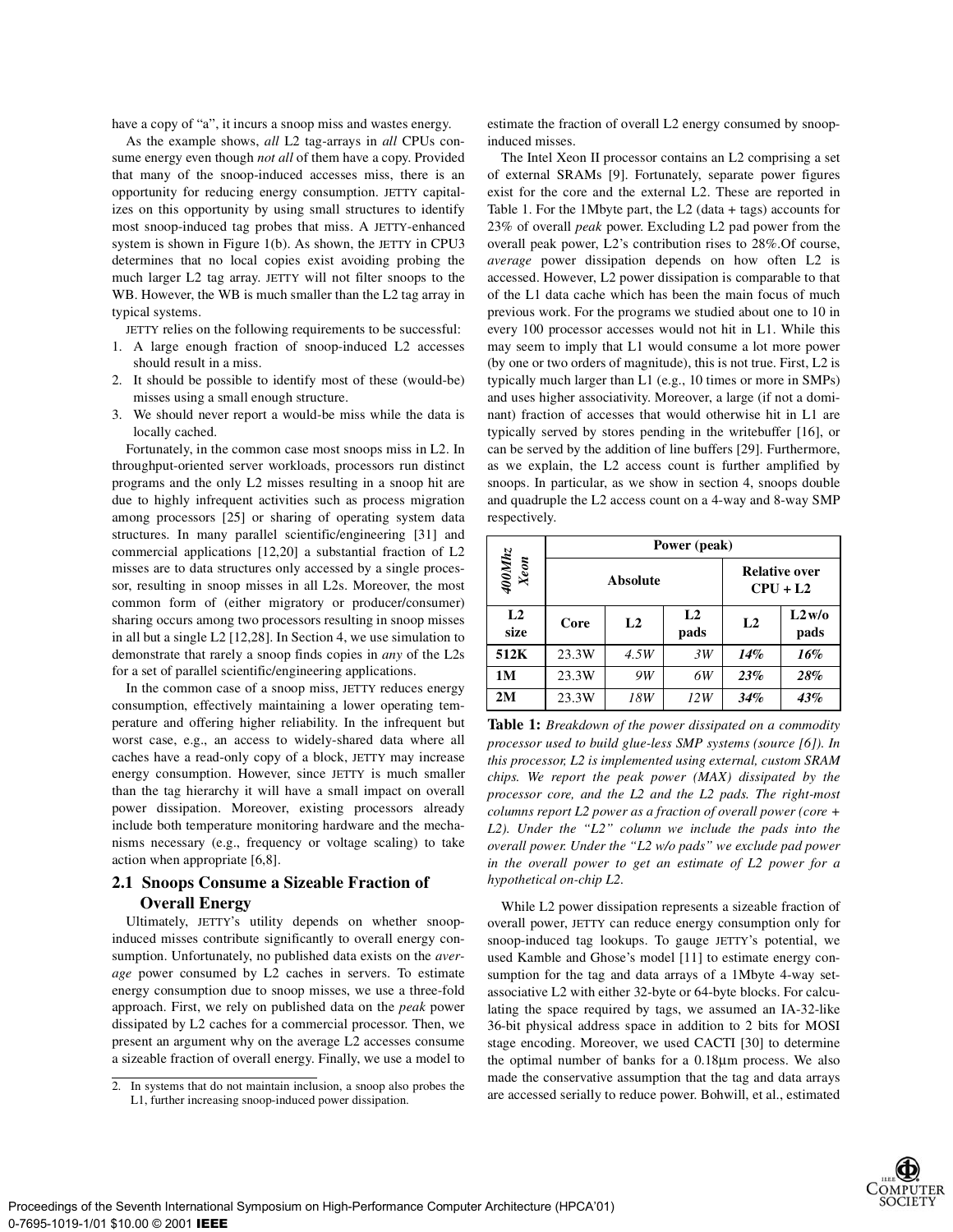

**Figure 2:** *Analytical models of energy dissipated by L2 snoop-induced tag lookups that miss as a faction of local L2 hit rate (X axis) and different remote hit rates (curves). The Y axis reports energy as a fraction of the overall energy consumed by all L2 caches (including misses and hits and both the tag and data arrays). Remote hit rates range from 0% (top) to 90% in 10% steps.* 

the power savings due to this optimization to 10W for the Alpha 21164 (overall power is at 70W) [4]. Bateman, et al., report a 75% reduction in power for Intel's XEON L2 [2].

The results are shown in Figure 2. The Y axis reports snoopinduced miss energy consumption as a function (X axis) of local hit rate. We define *local hit rate* as the fraction of locally initiated accesses that hit in L2. We report snoop-induced miss energy as a fraction over all energy consumed by all accesses to L2s. We define *remote hit rate* as the fraction of L2 snoopinduced accesses that hit. The remote hit rate range shown is 0% (top curve) to 90% in steps of 10%. Note that a local L2 miss results in three remote L2 accesses since this is a 4-way SMP system. For example, assuming a 50% local miss rate, one out of two local accesses will result in a snoop. Since there are four processors, this implies that for every two local accesses, each L2 cache will also observe three snoops resulting from remote L2 misses. Consequently, in this scenario remote snoops account for the majority of L2 accesses.

It can be seen that the *relative* energy consumed by snoopinduced tag lookups that miss grows as the local and/or remote hit rate decrease. As the local hit rate decreases, snoops increase resulting in a 3X increase in remote L2 snoop-induced accesses. Similarly, as remote hit rates decrease more snoopinduced tag-lookups result in a miss, hence JETTY's potential increases. Snoop-induced miss energy consumption is higher for the 32-byte block cache compared to the 64-byte block cache. This is explained by the lower energy required by the data array.

We have shown that JETTY's potential depends on the local and remote hit rates. For example, assuming a 50% local hit rate and a 10% remote hit rate, snoop-miss tag lookups account for 33% of the power dissipated by all L2s (with 32-byte blocks). In Section 4.4, we will see that JETTY yields significant energy savings even when all L2 accesses are considered.

#### **2.2 Complexity and Latency Considerations**

A key advantage of JETTY is that it is readily-applicable to existing SMPs and requires no modifications to the coherence protocol. Coherence protocols can get arbitrarily complex optimizing for various application sharing patterns. Moreover, protocol finite-state-machines are hard to design, debug, and verify [7]. To minimize interaction with the protocol the JETTY designs we propose maintain no coherence state information other than "presence"; JETTY simply filters snoops to blocks not present obviating the need to change the existing protocol. Designs that exploit JETTY's interaction with the protocol to further save power are beyond the scope of this paper.

Because JETTY appears in series with the L2, it will increase response latency for non-filtered snoops. However, we expect that this increase will be an insignificant fraction of overall snoop latency. Specifically, JETTY's latency should be considerably smaller than that of the L2 tag array since JETTY is a much smaller and fairly straightforward structure. In fact, as we will see in Section 4, the largest JETTY structure we use is almost identical to an 8-ported 32 by 32-bit register file. In typical processors, the latency of such structures is a fraction of the processor cycle (half a cycle in many processors to allow both a read and a write). In contrast, it takes several (e.g., 12) cycles to access a reasonably sized L2. Moreover, state-of-the-art snoopy buses are several  $(4\nu 10)$  times slower than processors.

#### **3 Jetty Variants**

In this section, we discuss three JETTY variants: (1) the exclude-JETTY, (2) the include-JETTY, and (3) the hybrid-JETTY. What differentiates them is the type of information they record. The *exclude-JETTY* contains information on recent blocks that *are not* present in the local L2. The *include-JETTY* contains aggregate information about *all* blocks currently present in the local L2 cache. Finally, the *hybrid-JETTY* combines both approaches. All variants are speculative in nature: They indicate that a block is either *not* cached (guarantee) or that it *may* be cached in the L2. In effect, they identify a *subset* of blocks that are not cached and a *superset* of blocks that are cached.

#### **3.1 Exclude-Jetty**

*Exclude-JETTY* (EJ) keeps a record of blocks that have been snooped recently, missed in the local L2 and are still not cached, i.e., a *subset* of blocks that are not locally cached. EJ is

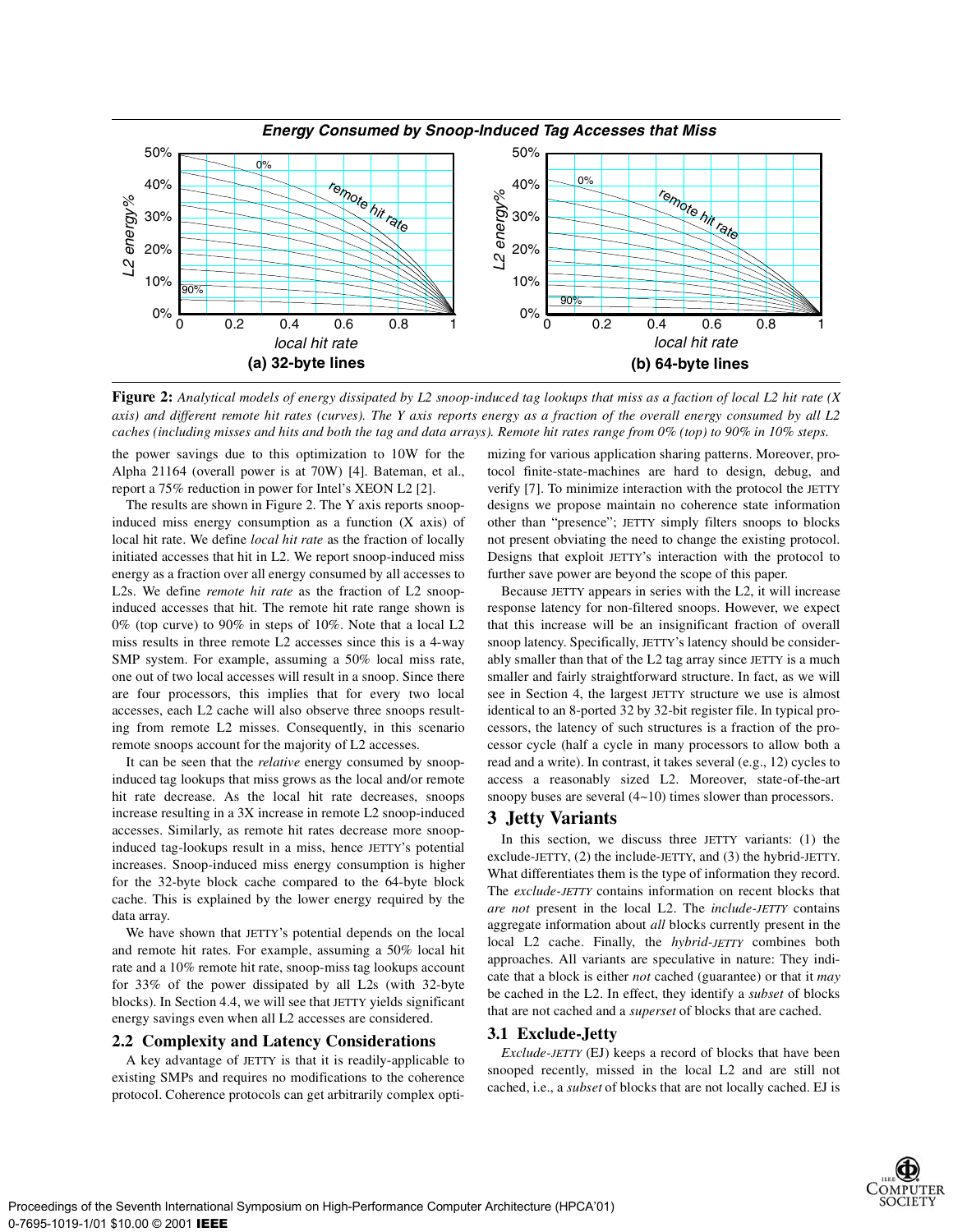

**Figure 3:** (a) A vector-exclude-JETTY: it contains information about recent snoops that missed in the local L2. (b) An include-*JETTY: it contains information about the blocks currently cached in the L2. (c) Example showing power-optimized IJ sub-arrays. Separate p-bit and cnt arrays are used per each 256-entry sub-array of part (b).*

a small array containing (TAG, present-bit) pairs. A match in EJ upon a snoop is a guarantee that the block is not cached locally. An entry is allocated when a snoop misses in the local L2. Subsequent accesses to the same block will be successfully filtered so long as the block is not evicted from EJ. An EJ entry is evicted (present-bit reset) when a local miss loads in the corresponding block.

EJ exploits locality in the snoop stream. For example, producer/consumer sharing often arises among a small number of processors. In such a scenario, EJ can capture the snoop miss stream in the rest of the processors' L2s. Moreover, each consumer read results in a snoop in all consumers' L2. EJ can also capture the snoop misses in all the consumers' caches. Other examples of common snoop streams EJ captures are migratory sharing in small critical sections when data migrates from one processor to another, and conflict traffic in L2s resulting in temporal locality in snoop requests for a small number of block addresses.

A variation of EJ, *Vector-Exclusive*-*JETTY* (VEJ) exploits spatial locality in the snoop stream, and uses a (TAG, presentvector) pair to encode presence for a chunk of consecutive blocks. The present-vector (PV) is a *n-*bit mask indicating which blocks starting from *TAG* and ending with *(TAG+n - 1)* are currently not in L2. Figure 3(a) illustrates an example assuming a 40-bit physical address space, 256-byte L2 blocks and a 4-bit PV. As shown, instead of storing the full 32-bit tag we store the upper 30 bits only. The lower 2 bits of the TAG are used to select the appropriate bit from the 4-bit PV. Bit 0 of the PV corresponds to address TAG+0 while bit 3 corresponds to address TAG+3. A block is not cached if its TAG matches an entry in the VEJ and the corresponding present bit is set.

#### **3.2 Include-Jetty**

While there are many scenarios that result in locality in the snoop stream, capturing the snoop streams from all SMP processors effectively may require a prohibitively large EJ. An alternative to recording blocks that *are not* locally cached (as in EJ), is to keep information about those that *are*. Our alternative JETTY design, Include-JETTY (IJ), contains information that identifies a *superset* of the blocks currently cached in L2. When a snoop misses in IJ, IJ guarantees that a block is not

cached in L2.

The various IJs we studied are all derived from the basic organization shown in Figure 3(b). We explain its operation via an example and by assuming a 40-bit physical address space and 256-byte L2 blocks. The example IJ consists of four 256 entry sub-arrays. The relevant 32-bit part of the PA is split into four 8-bit parts (IDX 0 to IDX 3). These parts are used to access the four sub-arrays in parallel. Each entry reports a count (*cnt*) and a present (*p*) bit. Let us ignore the cnt fields for the time being. A p-bit indicates whether there is at least one cached block whose tag matches the corresponding bit pattern. For example, in the left-most sub-array, the p-bit of the 1st entry (entry 0) matches block address of the form *0x00xxxxxxx*. The 256th entry matches block addresses of the form *0xFFxxxxxxx*.

If *any* of the four p-bits retrieved for a block address are zero (IJ miss), then *no* L2 block matches this address. If *all* of p-bits are non-zero (IJ hit), then a block *may* be locally cached. In this case we have to probe the L2 tag-array to determine whether the block is actually cached. In effect, each sub-array represents a superset of all cached blocks (via the non-zero p-bits). Accordingly, the intersection of all these supersets (one per sub-array) is also a superset of all cached blocks.<sup>3</sup>

Because missing in the IJ implies that a block is not in L2, it is imperative to keep IJ's information coherent. To do so, we keep track of the exact number of blocks that match each IJ entry via the *cnt* fields. When a block is allocated or de-allocated all corresponding IJ counters are incremented or decremented respectively. At most one counter per sub-array is updated at any time. Since the p-bit encodes presence, we use a count value of 0 to report 1 matching block, a value of 1 to report 2 matching blocks and so on. A p-bit is reset when we de-allocate a block and the matching counter is zero. A p-bit is set when a matching block is allocated and the p-bit is zero. For this method to work it is necessary to communicate the addresses of replaced L2 blocks to the IJ. This information is available at replacement time in L2 (no additional accesses are

<sup>3.</sup> This organization may in effect be an implementation of a hash function. If so, we could use a single p-bit array accessed through a carefully-tuned hash function.

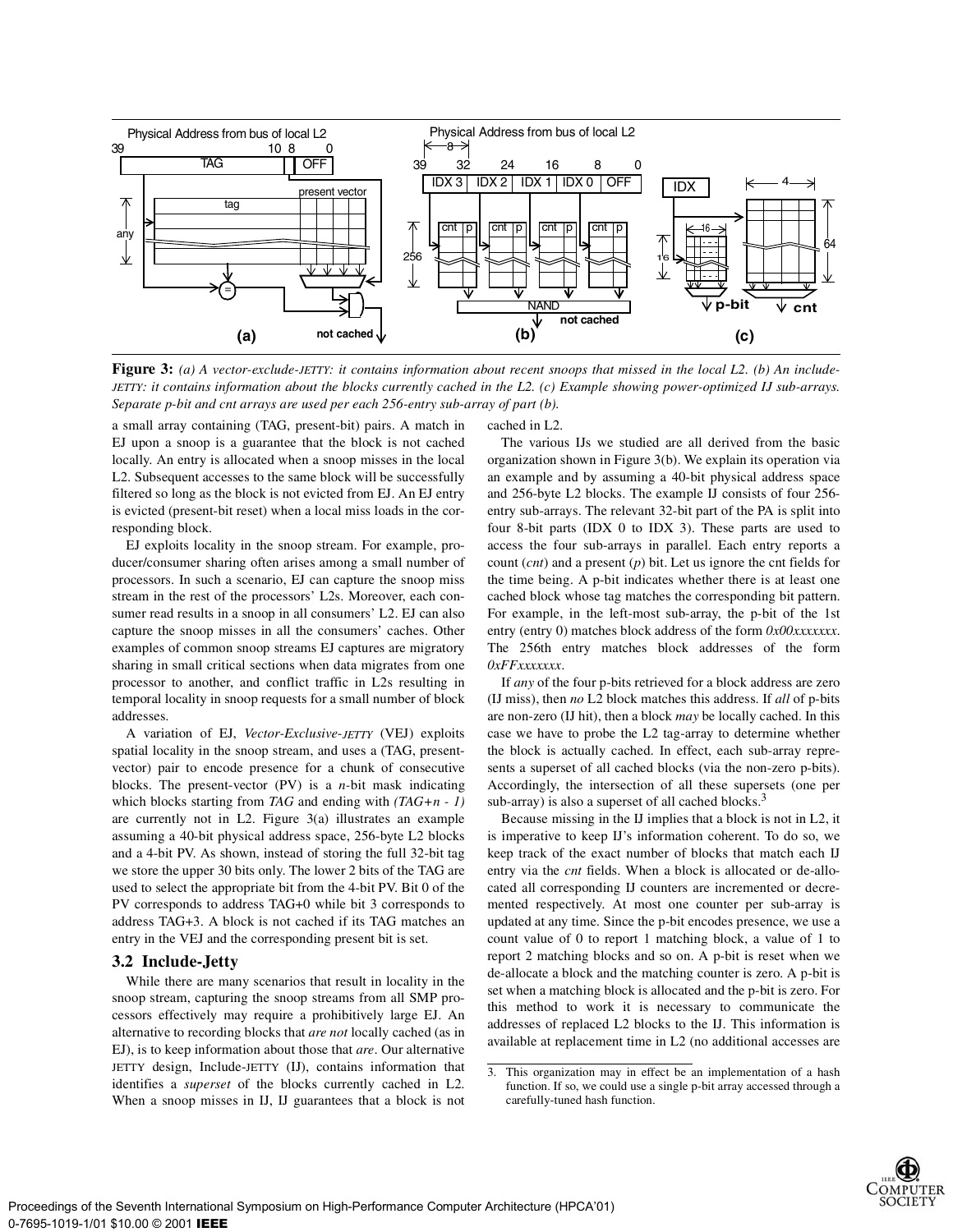|                     | Ab      | <b>Input Parameters</b>         | <b>Accesses</b><br>in M | MA                | <b>Local Hit Rates</b> |       | L <sub>2</sub> Snoop |
|---------------------|---------|---------------------------------|-------------------------|-------------------|------------------------|-------|----------------------|
| App.                |         |                                 |                         |                   | L1                     | L2    | <b>Accesses</b>      |
| <b>Barnes</b>       | ba      | 16K particles                   | 967.0                   | 57.4 M            | 97.8%                  | 31.7% | 47.1M                |
| <b>Cholesky</b>     | ch      | tkI5.0                          | 224.4                   | 26.3 M            | 98.0%                  | 64.2% | 9.9M                 |
| Em <sub>3d</sub>    | em      | 76K nodes, 15% remote, degree 2 | 333.4                   | 34.4 M            | 76.5%                  | 23.3% | 252.6M               |
| Fft                 | f f     | 256K data points                | 60.2                    | 12.7 <sub>M</sub> | 96.8%                  | 36.3% | 7.5M                 |
| <b>Fmm</b>          | fm      | 16K particles                   | 1,751.2                 | 36.1 M            | 99.6%                  | 81.2% | 8.1M                 |
| Lu                  | lu      | 512x512 matrix, 16x16 blocks    | 188.7                   | 4.6 M             | 95.7%                  | 82.5% | 6.3M                 |
| <b>Ocean</b>        | $_{oc}$ | $258 \times 258$ ocean          | 182.8                   | 41.6 M            | 83.5%                  | 52.2% | 90.0M                |
| Radix               | ra      | 10M keys                        | 399.4                   | 82.1 M            | 96.2%                  | 79.4% | 42.6M                |
| Raytrace            | rt      | car                             | 299.9                   | 69.1 M            | 98.3%                  | 46.6% | 12.3M                |
| <b>Unstructured</b> | un      | $mesh$ $2K$                     | 1,693.6                 | 3.5 M             | 92.4%                  | 78.7% | 304.8M               |

**Table 2:** *Applications used in our studies. In the interest of space, we will refer to the applications using the two letter abbreviations listed under the "Ab." column. Reported from left to right are the input parameters, the resulting memory accesses (Millions), the amount of memory allocated (in Mbytes), the hit rates and finally, the number of snoop-induced L2 accesses. To measure hit rate, we count all hits and misses in all four processors. The L2 hit rate is measured over those accesses that miss in the L1 including L1 writebacks. Note a snoop might be necessary even on an L2 hit (i.e., write hit on a shared block). This explains why in some cases there more snoops than misses.*

required). A separate tag-sized set of wires can be used to communicate this information to the IJ. *We do take into account these IJ updates in our energy consumption analysis* (Section 4.4). With this counter-based scheme it is desirable to avoid saturation. We make the pessimistic assumption that a single IJ entry may match all L2 blocks (e.g., this can happen with a fully-associative cache). However, depending on the bits used to index a sub-array and the cache organization fewer bits may be required.

In the example of Figure 3(a) we used all relevant PA bits to index the sub-arrays. We also used non-overlapping, continuous, equal-in-length parts of the PA. None of these are requirements. In fact, we found that using partially overlapped indices results in better accuracy. However, a further investigation of IJ index generation schemes is beyond the scope of this paper.

It is important to emphasize that when a snoop probes IJ, only the p-bits are read. The *cnt* fields are read and updated less frequently. Accordingly, to reduce energy consumption we can use an alternative organization where the p-bits and the *cnt* fields are stored in separate arrays. Moreover, the p-bit array can be organized to contain multiple p-bits per entry. For example, as shown in Figure 3(c), instead of using a 256-entry by 1 bit array we could use a 16-entry by 16-bit organization where part of the index is used to select the entry and the other part to select the appropriate p-bit. The same principle can be applied to the *cnt* arrays as shown in the figure. Note that the largest IJ we have evaluated, has four p-bit arrays each having 32x32-bits (similar to a typical four-ported register file).

## **3.3 Hybrid-Jetty**

IJ contains aggregate information about what is cached locally. However, there are cases where a small set of frequently snooped blocks defies identification by an IJ. At the same time, EJ is well-suited for keeping track of a small number of blocks that are not currently cached but exhibit snoop locality. An obvious alternative is to combine the two methods

to increase accuracy in a *Hybrid-JETTY* (HJ). HJ uses both an EJ and an IJ in parallel. When either of the two indicates that no match is possible, we avoid accessing the L2 tag array. Because, EJ serves as backup for IJ, entries are allocated in the EJ *only* when the IJ fails to filter them. To keep JETTY's impact on snoop latency at a minimum (Section 2) HJ accesses both IJ and EJ components in parallel upon a snoop. As we show in Section 4, the hybrid method outperforms IJ and EJ both in accuracy and in energy reduction.

## **4 Experimental Analysis**

In this Section, we evaluate the effectiveness of various JETTY organizations. In Section 4.1, we discuss our methodology including the benchmarks and simulation environment. In Section 4.2, we demonstrate that a large fraction of snoopinduced L2 tag accesses results in a miss. In Section 4.3, we measure the accuracy of various JETTY organizations. In Section 4.4, we measure the energy reduction possible for a set of the better performing JETTY organizations.

#### **4.1 Methodology**

We use a set of shared-memory applications widely used in SMP design studies. The applications include those from the SPLASH-2 benchmark suite [31] and two scientific applications from our previous studies [15]: *Em3d,* a shared-memory version of the Split-C benchmark; and *Unstructured*, a computational fluid-dynamics application. Table 2 provides additional information about these applications including the input data sets, the resulting number of memory accesses (in Millions), and the amount of main memory allocated (MA column). Access counts range from about 60 million to 1.7 billion and memory requirements range from 3.5 Mbytes to as much as 82 Mbytes.

We used the Wisconsin Wind Tunnel 2 (WWT2) [17] to collect snoop activity traces and memory reference statistics. WWT2 simulates only a single-level direct-mapped data cache hierarchies.<sup>4</sup> We have modified WWT2 to simulate a 2-level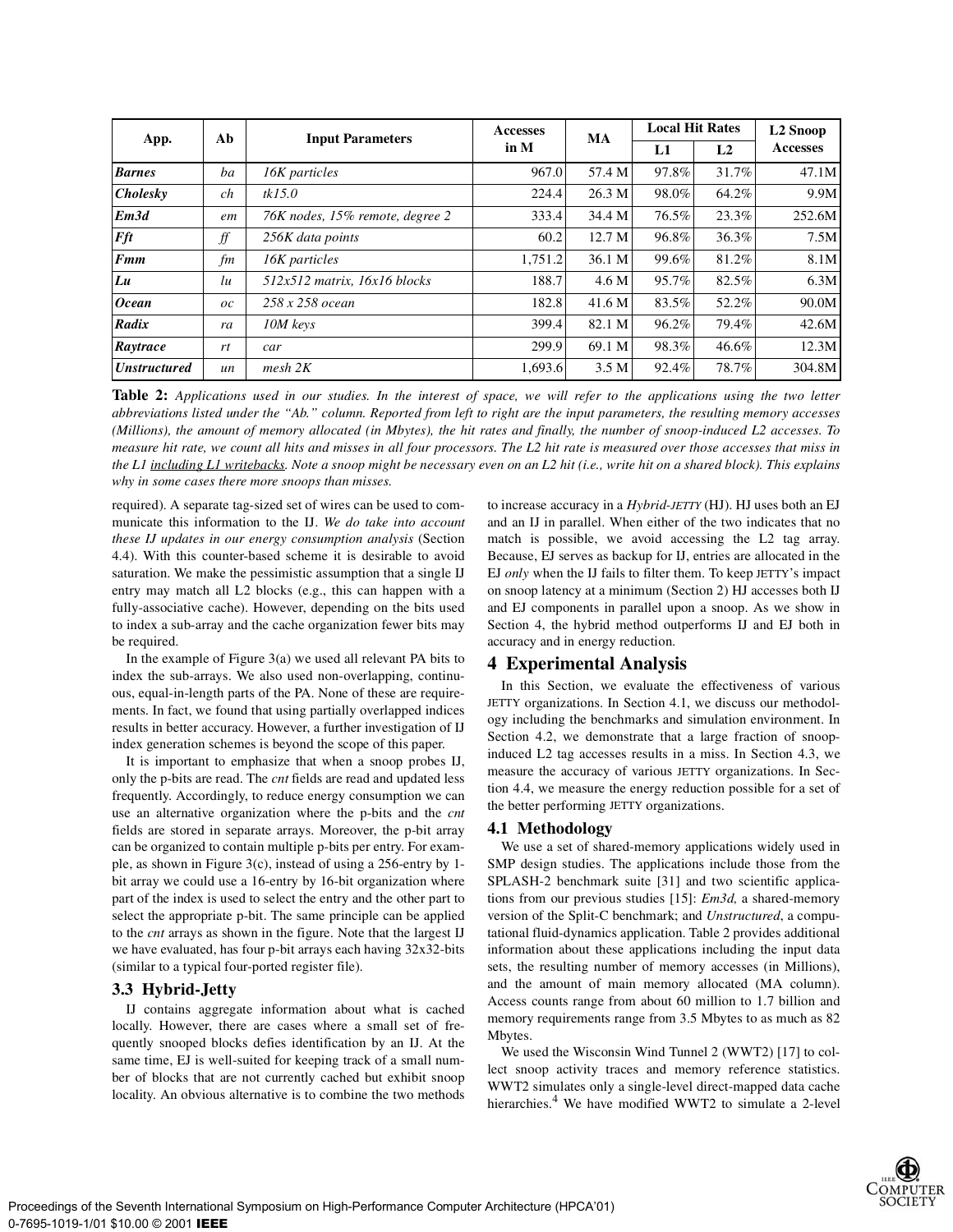| <b>Application</b>  | <b>Remote Cache Hits</b> |       |              |        | <b>L2 Snoop Miss Accesses</b> |                   |  |
|---------------------|--------------------------|-------|--------------|--------|-------------------------------|-------------------|--|
|                     | $\bf{0}$                 | 1     | $\mathbf{2}$ | 3      | % of Snoop Accesses           | % of All Accesses |  |
| <b>Barnes</b>       | 47%                      | 28%   | 15%          | $10\%$ | 71%                           | 48%               |  |
| <b>Cholesky</b>     | 92%                      | 5%    | $3\%$        | $0\%$  | 95%                           | 59%               |  |
| Em <sub>3d</sub>    | 80%                      | 17%   | $2\%$        | $1\%$  | 92%                           | 69%               |  |
| Fft                 | 93%                      | 7%    | $0\%$        | $0\%$  | 98%                           | 73%               |  |
| Fmm                 | 82%                      | 15%   | $2\%$        | $1\%$  | 93%                           | 39%               |  |
| Lu                  | 73%                      | 26%   | $1\%$        | $0\%$  | 91%                           | 39%               |  |
| <b>Ocean</b>        | 97%                      | $3\%$ | $0\%$        | $0\%$  | 99%                           | 66%               |  |
| Radix               | 100%                     | $0\%$ | $0\%$        | $0\%$  | $~100\%$                      | 56%               |  |
| Raytrace            | $100\%$                  | $0\%$ | $0\%$        | $0\%$  | $~100\%$                      | 69%               |  |
| <b>Unstructured</b> | 33%                      | 55%   | $4\%$        | $8\%$  | 71%                           | 28%               |  |
| <b>AVERAGE</b>      | 79.6%                    | 15.6% | 2.6%         | $1\%$  | 91%                           | 55%               |  |

**Table 3:** *Snoop hit distribution. The column "Remote Cache Hits" depicts the fraction of snoops that miss in all other caches (0 hits), or hit in 1, 2 or all other 3 caches over all snoops. The column "L2 miss snoops" depicts the fraction of snoop-induced L2 tag accesses that result in a miss; these are snoops that JETTY may eliminate. The final column reports the snoop-induced L2 tag accesses that miss as a fraction of all L2 tag accesses. We report statistics for two systems. The first (SB columns) uses subblocking in the L2, while the second (NSB columns) does not.*

on-chip hierarchy per processor. Our base configuration is a 4 way SMP. The memory system is SUN SPARC-like where each processor has 1Mbyte L2 and 64Kbyte L1 direct-mapped caches. L1 blocks are 32 bytes long. L2 blocks are 64 bytes long and consist of two 32-byte subblocks. Coherence is maintained at the subblock level using a MOESI protocol. Subblocking is used in many commercial systems to reduce the tag array size. (We have experimented with a similar configuration that does not use subblocking and we report a summary of these results where appropriate.) We used CACTI [30] to determine the optimal number of banks for a 0.18µm process.

In Table 2, we report the resulting hit rates for L1 and L2. The local hit rates we report in Table 3 include only *local references*, i.e., references initiated by the local processor. Moreover, we report aggregate hit rates over all four processors. The "L2 Snoop Accesses" column reports the number of snoopinduced L2 accesses. In Section 4.2, we report the combined snoop and local accesses hit rate.

To measure energy consumption we have adapted the analytical model developed by Kamble and Ghose [11]. This model calculates power for cache structures as a function of their organization, the number and type of accesses and a set of technology dependent attributes. While this model is an approximation, it has been used extensively in previous power studies for caches, e.g., [1]. In our experiments we have assumed a 0.18µm CMOS technology operating at 1.8V and with the characteristics reported in [5].

#### **4.2 Snoop Activity**

In this section, we present empirical evidence that a large fraction of snoop-induced L2 tag accesses result in a miss. Moreover, we present results indicating that snoop accesses constitute a large fraction of — and often dominate — all L2 accesses. The results are shown in Table 3. Under the "Remote Cache Hits" columns we report the remote hit count distribution of snoops: e.g., under column "1" we report the fraction of snoops that find only one remote cached copy. We define a *remote hit* as a snoop transaction that finds at least one cached copy in a processor other the one that generated the transaction. With the exception of *unstructured,* the majority of snoops (79% on the average) do not find remote cached copies. Very few snoops find copies in all other caches (1% on the average). (On a similar configuration where L2 caches were not sublocked 68% of all snoop-induced accesses resulted in a miss.)

The final two columns report summary statistics on snoopinduced L2 tag accesses. Among snoop-induced tag accesses 91% result in a miss. This suggests that there is potential for JETTY to filter a large fraction of snoop accesses. Moreover, when measured as a fraction of all L2 accesses (last column), snoop misses account for about 55% of all accesses. (On a similar configuration where L2 caches were not subblocked snoopinduced misses where 46% of all L2 accesses.) This result suggests that JETTY has the potential for producing significant energy savings as snoop misses constitute a large fraction of all L2 accesses.

#### **4.3 Snoop Miss Coverage**

In this section, we evaluate the accuracy of various JETTY organizations. We define snoop miss coverage, or *coverage* for short, as the fraction of snoop-induced L2 tag lookups that miss that are filtered by JETTY. We use coverage as the key metric to evaluate JETTY's ability to filter snoops; we present overall energy consumption including the JETTY's energy in section 4.4. We present coverage measurements first for EJ and VEJ, then for IJ and finally, for HJ organizations.

#### **4.3.1 Exclude-JETTY**

We evaluate six different EJ configurations varying both the number of sets and the associativity of the storage array. With

<sup>4.</sup> While WWT2 assumes perfect instruction caches, our applications' instruction footprints are very small, and would have minimal impact on L2's performance.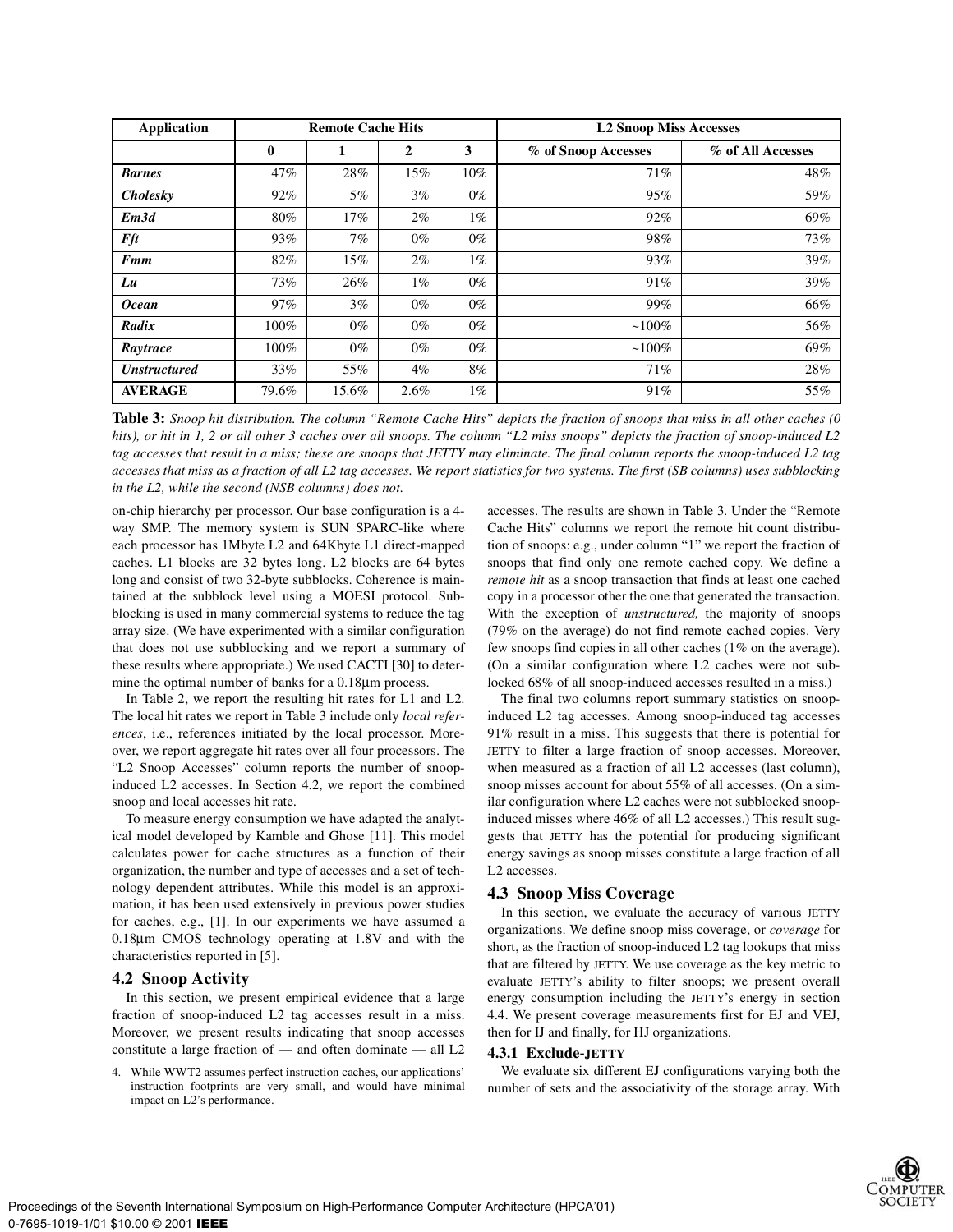

**Figure 4:** *(a) Exclude-JETTY coverage. Configurations are named as EJ-Sets x Associativity. (b) Vector-Exclude-JETTY coverage. Configurations are named as VEJ-Sets x Associativity x VectorLength.*

*EJ-SxA* we refer to an S-set and A-way set associative EJ organization (S x A total number of entries). We have experimented with structures having 32, 16, and 8 sets and 2-way and 4-way associativity. Figure 4(a) reports coverage for these configurations.

The various EJ organization perform fairly well suggesting that there is locality in the reference stream as it appears on the bus. For those applications where there is little or no sharing, locality is primarily the result of subblocking. Accesses to the different subblocks within the same L2 block will result in a miss. When sharing exists, coherence actions may force multiple accesses to the same cache block to appear on the bus (e.g., migratory data). As expected using larger EJ organizations or ones with higher associativity results in increased coverage. However, the differences are minor (this is not the case in the system that does not use subblocking where, for example, for *Barnes* EJ-32x4's coverage is 29% while EJ-32x2's coverage is 16.3%). EJ-32x4 performs the best with 45% coverage on the average.

#### **4.3.2 Vector-Exclude-JETTY**

We have experimented with VEJ organizations based on the EJ-32x4 and the EJ-16x4 extended with either 8-bit or 4-bit presence vectors. With *VEJ-SxA-V* we refer to an organization having V-bit presence vectors, S sets and is A-way set-associative. The results are shown in Figure 4(b). EJ-32x4 and EJ-16x4 are included for ease of comparison. Using vectors improves coverage over EJ for most applications, albeit only slightly. The highest improvements are observed for *Unstructured.* Unfortunately, it is possible for coverage to decrease compared to an EJ with the same number of entries (e.g., *Barnes*). A VEJ and an EJ with equal number of sets and associativity will use different parts of the PA to determine the set index. This may result in increased pressure for some sets and consequently in thrashing in the VEJ. This also explains why

the 4-bit vector VEJ outperforms its 8-bit counterpart in *Barnes.*

#### **4.3.3 Include-JETTY**

We evaluate five different IJ organizations. We use an *IJ-ExNxS* naming scheme where  $2^E$  is the number of entries in each sub-array and N is the number of sub-arrays used. To get the N, E*-*bit wide sub-array indexes we start from the least significant bit of the PA (excluding the block-offset bits). The first index is the E least significant bits. To get the next index, we skip S bits toward the most significant bit. Using S that is less than E results in partially overlapped indexes. No shifters are required for extracting the appropriate indexes, this is done by simply routing the appropriate section of the PA to each subarray.

We evaluate the following organizations: IJ-10x4x7 (four 1K-entry sub-arrays), IJ-9x4x7, IJ-8x4x7, IJ-7x5x6 and IJ-6x5x6 (five 64-entry sub-arrays). Table 4 reports the space required by each IJ. Recall that for remote snoops, only the pbit section of each sub-array needs to be accessed. Also note that 14-bits are required (pessimistic assumption) for each cntarray entry. The space requirements for the p-bit arrays are very small.

The results are shown in Figure  $5(a)$ . The IJ-10x4x7, which is the largest IJ evaluated performs the best resulting in 57% coverage on the average. However, the IJ-9x4x7 (which has half the storage requirements of IJ-10x4x7) performs fairly well resulting in about 53% average coverage. For some programs using a larger number of smaller sub-arrays results in better coverage. For example, IJ-7x5x7 (five 16x8-bit subarrays) outperforms IJ-8x4x7 (four 16x16-bit sub-arrays) for *Em3d.* As all IJ organizations are speculative in nature representing a superset of all cached blocks, this is possible given an appropriate snoop and cache block address distributions.

There is no direct correlation between IJ and EJ behavior.

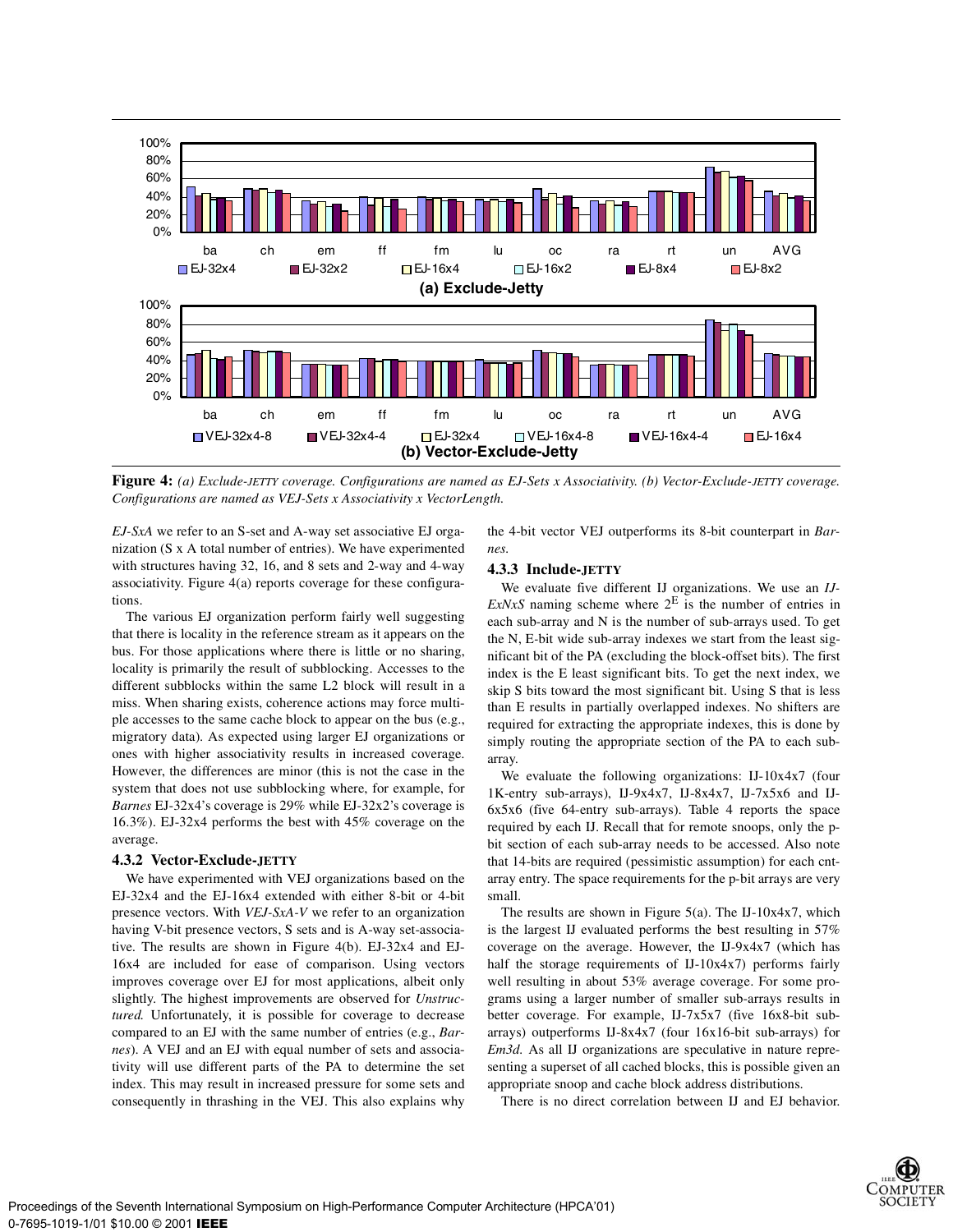

**Figure 5:** *(a) Coverage results for IJ configurations, named as "IJ-Index x Bits x NoOfSubarrays x SkipBits" (see text). (b) Coverage for HJ configurations named as (IJ, EJ).*

| IJ           | p-bit Array | cnt array               |            |  |
|--------------|-------------|-------------------------|------------|--|
|              | in bits     | Org. (bits)             |            |  |
| $I.J-10x4x7$ | 4 x 1024    | 4 x 32 x 32             | 7168 bytes |  |
| $I.J-9x4x7$  | 4 x 512     | $4 \times 16 \times 32$ | 3548 bytes |  |
| $I.J-8x4x7$  | 4 x 256     | $4 \times 16 \times 16$ | 1792 bytes |  |
| $I.J-7x5x6$  | 5 x 128     | 5 x 8 x 16              | 869 bytes  |  |
| $I.J-6x5x6$  | 5 x 64      | 5x4x16                  | 448 bytes  |  |

**Table 4:** *Storage requirements of various IJ configurations. Note that on a snoop, only the p-bit array is accessed.*

While EJ performs similarly for most programs, IJ appears to work a lot better for some than others. For example, for *raytrace*, IJ captures virtually all snoops that miss while EJ captures only about half. This suggests a potential synergy of the two methods and serves as the motivation for experimenting with hybrid organizations.

#### **4.3.4 Hybrid-JETTY**

As explained in Section 3.3, an HJ contains both an IJ and an EJ operating in parallel. We experimented with various methods. Here we report six methods which are derived by combining various IJ and EJ organizations (VEJ organizations performed slightly better than EJ ones but the differences where small). We use an (IJ, EJ) naming scheme. IJ is any of IJ-10x4x7, IJ-9x4x7 and IJ-8x4x7. EJ is EJ-32x4 or EJ-16x2. We selected these configurations as they represent a spectrum of mechanisms with varying storage requirements and coverage characteristics.

Coverage results are shown in Figure 5(b). As expected HJ results in increased coverage compared to its IJ and EJ constituents. In fact, for some programs, the resulting coverage is close or even exceeds (i.e., (IJ-8x4x7, EJ-16x2)) the sum of the coverage possible by the individual IJ or EJ when operating in

isolation. This is because the IJ acts as filter reducing the blocks that are allocated in the EJ.

Overall,  $(II-10x4x7, EJ-32x4)$  HJ performs the best resulting in 75.6% average coverage (using a VEJ-32x4-8 resulted in 77% average coverage). However, even an (IJ-8x4x7, EJ-16x2) that requires much less storage yields a 65% average coverage. We have also experimented with an 8-way SMP. Due to space limitations, we summarize the results. In an 8-way SMP, snoop-induced misses account for a larger fraction of all L2 accesses, 76.4% on the average vs. 54.5% for the 4-way SMP. Moreover, average coverage becomes 79%.

The results of this section suggest that we can get high coverage with modestly sized JETTY organizations. We have seen that for some applications IJ organizations work better than EJ ones and vice versa. However, combining IJ and EJ mechanisms into an HJ improves coverage over all applications, often significantly. The best mechanism in terms of coverage is an (IJ-10x4x7, EJ-32x4) resulting in about 76% average coverage (on a similar system that does not use subblocking the coverage for this HJ was 68%). However, much smaller configurations result in competitive coverage. For example, an (IJ-9x4x7, EJ-32x4) yields about 74% average coverage.

#### **4.4 Energy Measurements**

In this Section, we report results on the energy savings for various L2 and JETTY organizations. We report energy savings both as a fraction of all snoop accesses and as a fraction of all L2 accesses. In this analysis, we take into account JETTY's energy dissipation including L2 replacement updates for IJ components. Moreover, we take into account the actual mix of reads and writes.

The energy reduction results are shown in Figure 6. We model two L2 organizations. The first (parts (a) and (b)) is energy optimized where the tag and data arrays are accessed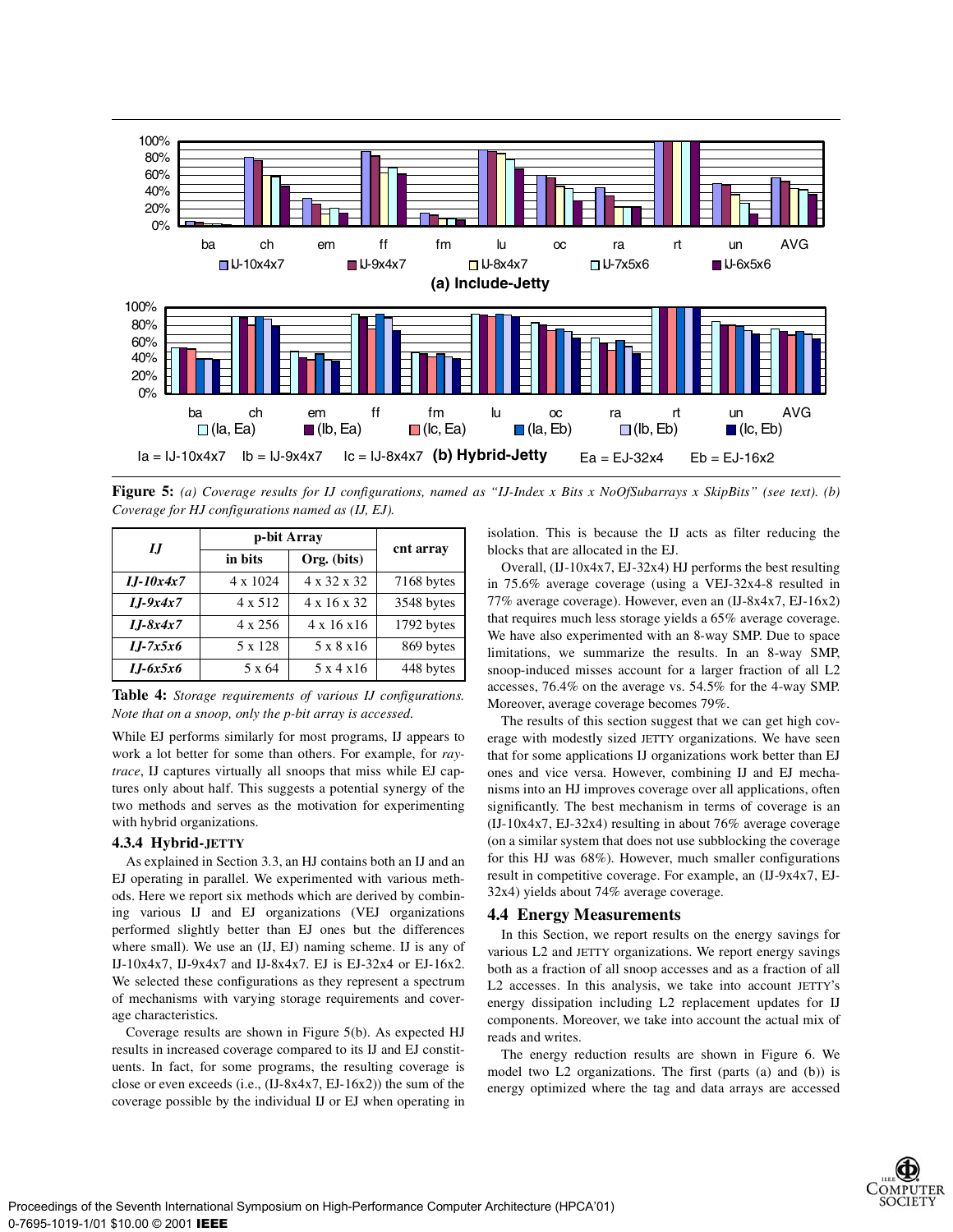

**Figure 6:** *Energy reduction with various JETTY organizations. Serially Accessed Tag and Data Arrays: (a) Over all snoop accesses. (b) Over all L2 accesses. Tag and Data Arrays Accessed in Parallel: (c) Over all snoop accesses. (d) Over all L2 accesses. The HJ methods listed in (a) are the same as in Figure 5(b). Part (a) uses the same HJ configurations as Figure 5(b). Parts (b), (c) and (d) are for (IJ-10x4x7, EJ-32x4), (IJ-9x4x7, EJ-32x4) and (IJ-8x4x7, EJ-32x4) from left to right.*

serially, as is done in Alpha 21164 [4] and in Intel Xeon [2]. The second (parts (c) and (d)) assumes that tags and data are accessed in parallel. We limit our attention to HJ organizations. We model all accesses to L2 and JETTY including L2 replacement information for updating the cnt-arrays. (Note that some differences may be observed compared to the analytical model of Section 2.1. Here we use the actual read/write reference counts along with writeback traffic.)

In part (a) we report energy reduction over all snoop accesses. We limit our attention to the HJ organizations we reported in Figure 5(b). The differences among the various HJ organizations are relatively small. (IJ-10x4x7, EJ-32x4) performs the best, offering a 56% energy reduction over all snoop accesses. Using the much smaller (IJ-8x4x7, EJ-32x4) we observe a 49% energy reduction. In general, energy reductions are correlated to snoop-miss coverage. However, even when coverage is close to 100% (e.g., in raytrace) we do not completely eliminate energy consumption as JETTY itself consumes energy. In fact, in *raytrace* where virtually all JETTY organizations offer the same coverage, we observe energy savings that are inversely proportional to JETTY's energy dissipation (closely related to its size). In the interest of space, in the rest

of this section we restrict our attention to HJ organizations containing the EJ-32x4 only (first 3 bars of part (a)).

In part (b) we report energy reduction as a fraction over all L2 accesses. (IJ-10x4x7, EJ-32x4) results in a  $30\%$  energy reduction, while (IJ-9x4x7, EJ-32x4) results in a 29% energy reduction on the average.

Parts (c) and (d) report energy reduction over all snoops and all L2 accesses respectively. Here we model an L2 where the tag and data arrays are accessed in parallel (this might be done for reducing latency). Overall, energy reductions are higher compared to the serial L2 organization of parts (a) and (b). (IJ-10x4x7, EJ-32x4) now results in a 63% energy reduction on the average in the energy required by snoop-induced accesses. When all access are considered, this HJ organization results in a 41% energy reduction on the average.

## **5 Related Work**

A number of previous studies have focused on architectural/ microarchitectural techniques to reduce energy dissipation in the memory hierarchy [1,3,10,13,14,18,19,26,32]. Most of these techniques directly target reducing power dissipation induced by processor memory accesses — rather than snoopinduced accesses which are the focus of this paper. Many of the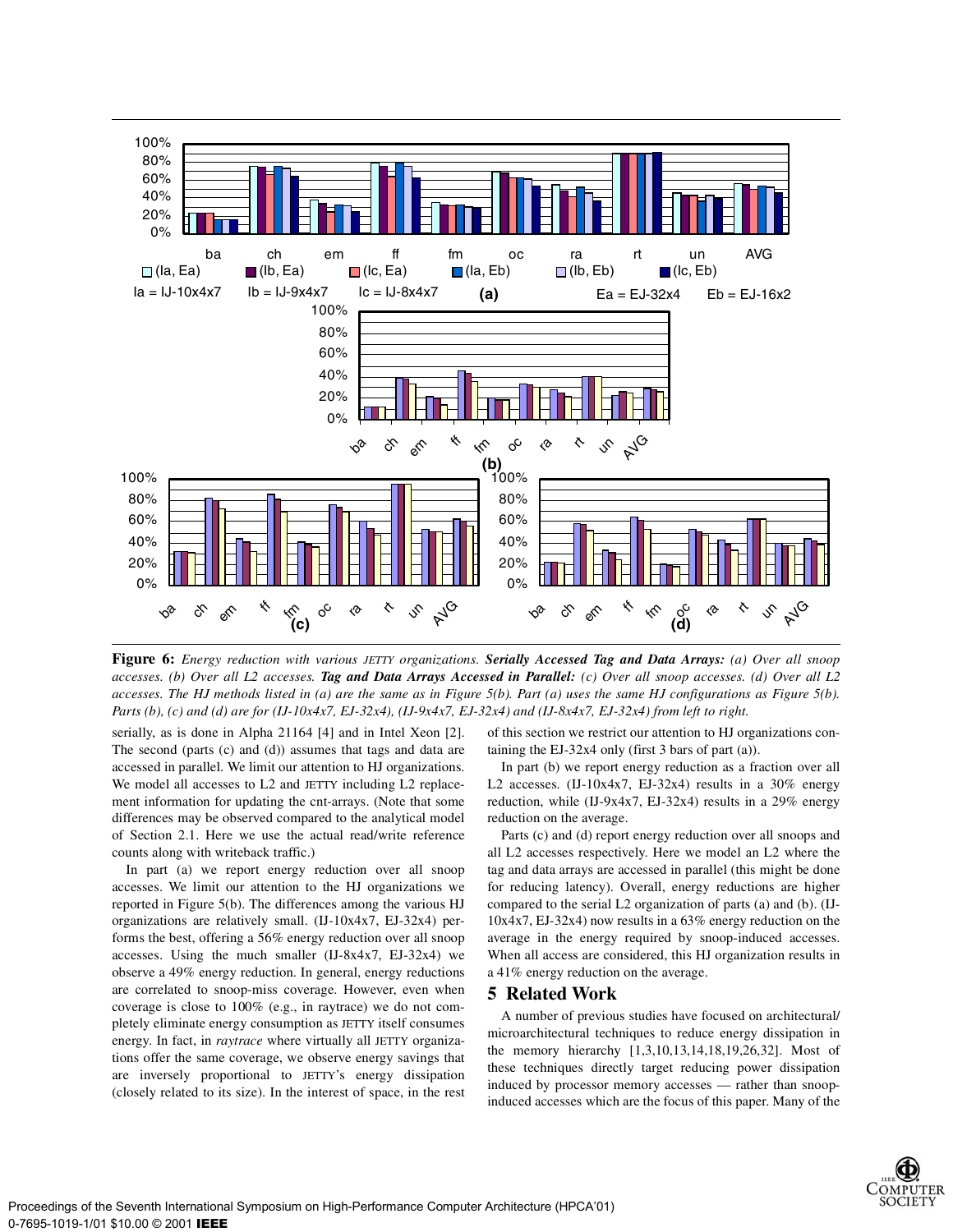techniques propose using tiny energy-efficient devices to capture small program working sets and filter references to larger and more power-intensive structures such as L1 caches and TLBs. Other techniques focus on cache resizing to reduce energy dissipation (e.g., varying set-associativity [1] or the number of sets [19]). JETTY may easily co-exist with such optimizations and will still be valuable especially when the application requires use of all L2 cache resources.

Techniques that reduce tag array sizes (e.g., CAT [27], Seznec's tag indirection [23] and sectored tags [22]) can help reduce tag lookup power dissipation. While these techniques reduce the tag array size they also place restrictions on the block address distribution. Moreover, these techniques may impact L2 access latency.

## **6 Conclusion**

In this work, we were motivated by the increasing importance of power dissipation in computer system design, and in particular for servers. Accordingly, we have proposed methods for reducing the power required to perform snoops on snoopcoherence, bus-based SMP servers. In particular, we introduced JETTY, a small structure placed on the backside (bus-side) of each L2. The JETTY acts as a filter preventing snoops that would miss in the L2 from percolating up in the hierarchy. Our method is speculative in nature (it may fail to filter some of the snoops that would miss) and reduces power on the average. In developing JETTY we were motivated by the relatively large fraction of snoop-induced L2 tag accesses that miss which we found to be 54% of all L2 accesses for a 4-way SMP and a set of commonly used shared-memory benchmarks.We described a number of alternative organizations that either record a subset of blocks that are not cached in the local L2 and/or a superset of the blocks that are. We have evaluated the potential of our proposed method and found that a relative inexpensive organization filters about 76% of all snoops that would miss on the average. The corresponding energy savings were 30% measured as a fraction of all L2 accesses (both tag and data arrays). A hybrid JETTY comprising an IJ with four 512-entry subarrays and a 32-set, 4-way set associative EJ resulted in energy savings of 29%.

Filtering of snoops that would miss is only one type of power-related optimizations that might be possible. Other possibilities may exist. Nevertheless, JETTY represents a valuable first step toward developing power-optimizations for snoop traffic in SMP systems. Moreover other applications of *snoopfiltering* structures such as JETTY might be possible including performance and cost optimizations.

## **Acknowledgments**

We thank the anonymous reviewers for their insightful comments. We also thank Seda Ogrenci for her help with the CMOS process parameters. This research was supported by DARPA under contract F33615-00-C-1631.

## *Appendix A* **- Snoop Miss Energy Model**

We present an analytical model for snoop-induced L2 access energy consumption. We used this model only to evaluate the relative trends in snoop-induced energy consumption with varying cache hit rates and sharing degree (in Section 2.1). As such, we make several simplifying assumptions as compared to

the more detailed model we use in Section 4.4. We denote the energy required per access to the tag and data arrays by *TAG* and *DATA* respectively. The number of processors *Ncpu*, the local hit rate *L* and the remote hit rate *R* (defined in Section 2.1). This model ignores L2 writebacks. Moreover, while not shown, we assumed a 1 to 2 write to read distribution. In our analysis of Section 4, we include both L2 writebacks and the actual distribution of reads and writes. The model (for presentation clarity, we omit the read/write terms) is as follows:

$$
TagSnoopMiss = TAG \times (Ncpu - 1) \times (1 - L) \times (1 - R)
$$
  

$$
Data = DATA \times (1 + (Ncpu - 1) \times (1 - L) \times R)
$$

 $SnoopE = TagSnoopMiss + TAG \times (Ncpu - 1) \times (1 - L) \times R$ 

$$
TagAll = SnoopE + TAG \times (1 + (1 - L))
$$

 $SnoopMissE = \frac{TagSnoopMiss}{Data+TagAll}$ 

*TagSnoopMiss* is the energy required by snoop-induced accesses that miss. A local access will generate a snoop with probability (1-L), this will result in (Ncpu - 1) remote tag lookups, each of which will miss with (1-R) probability. *SnoopE* is the energy consumed by all snoop-induced accesses to the tag array. In addition to *TagSnoopMiss* it also includes the energy required by snoop-induced accesses that hit. *Data* is the energy required by data array accesses. Every local access eventually accesses the data array (hits immediately, misses eventually when the requested data returns), hence the 1 term. Moreover, the data array is accessed when a snoop-induced access hits ((Ncpu-1)  $x$  (1-L)  $x$  R term). This is a pessimistic assumption as a snoop hit may only require changes to the status bits (read on an exclusive block if the E state exists), or no changes at all (read to a shared block). *TagAll* is the energy required by *all* tag accesses (local and snoop-induced). Besides the energy required by snoop-induced accesses, the tag array is accessed once for local accesses that hit, and once more for every local miss to update the tag information. Note that this model ignores changes to the status bits when a snoop-induced access hits. The last equation expresses the energy required by snoopinduced accesses that miss as a fraction of all L2 accesses.

#### **References**

- [1] D. H. Albonesi. Selective cache ways. *In Proc. Intl. Symposium on Microarchitecture*, Nov. 1999.
- [2] B. Bateman, C. Freeman, J. Halbert, K. Hose, and E. Reese. A 450Mhz 512kB Second-Level Cache with a 3.6GB/s Data Bandwidth. In *IEEE Intl. Solid-State Circuits Conference*, 1998.
- [3] N. Bellas, I. Hajj, C. Polychronopoulos, and G. Stamoulis. Architectural and compiler support for energy reduction in the memory hierarchy of high performance processors. *In Proc. Intl. Symposium on Low Power Electronics and Design*, 1998.
- [4] W. J. Bowhill and et al. Circuit Implementation of a 300Mhz 64-bit Second Generation Alpha CPU. *Digital Journal, vol 7., 1995.*
- [5] J. Cong, L. He, Y. Khoo, and Z. Pan. Interconnect design for deep submicron ICs. *Invited Tutotal, IEEE Intl. Conference on Computer Aided Design*, Nov. 1997.
- [6] K. Diefendorff. Xeon Replaces Pentium Pro. *Microprocessor Report, vol. 12, no. 9*, June 1998.
- [7] D. L. Dill, A. J. Drexler, A. J. Hu, and C. H. Yang. Protocol verification as a hardware design aid. In *1992 IEEE Intl. Conference on*